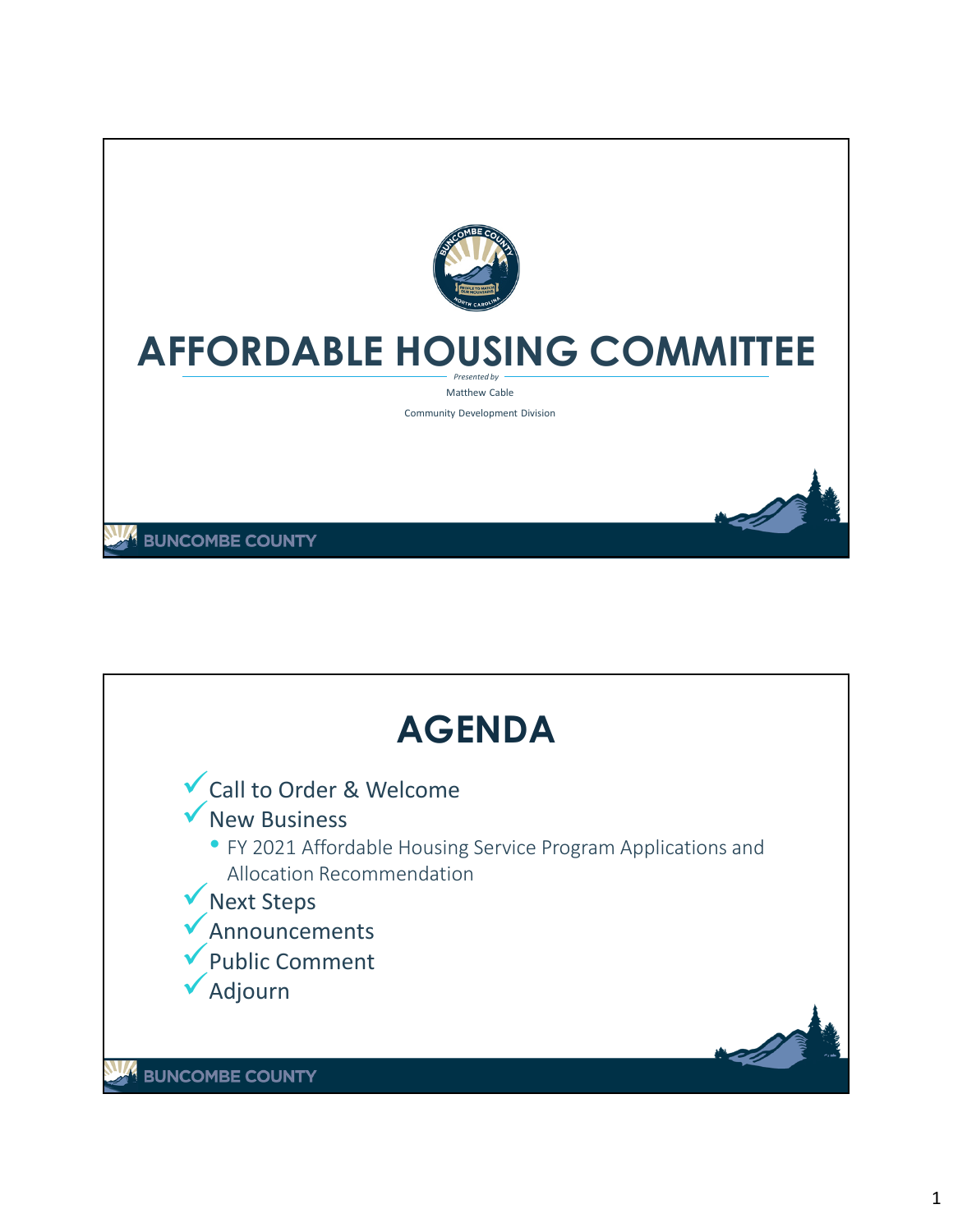

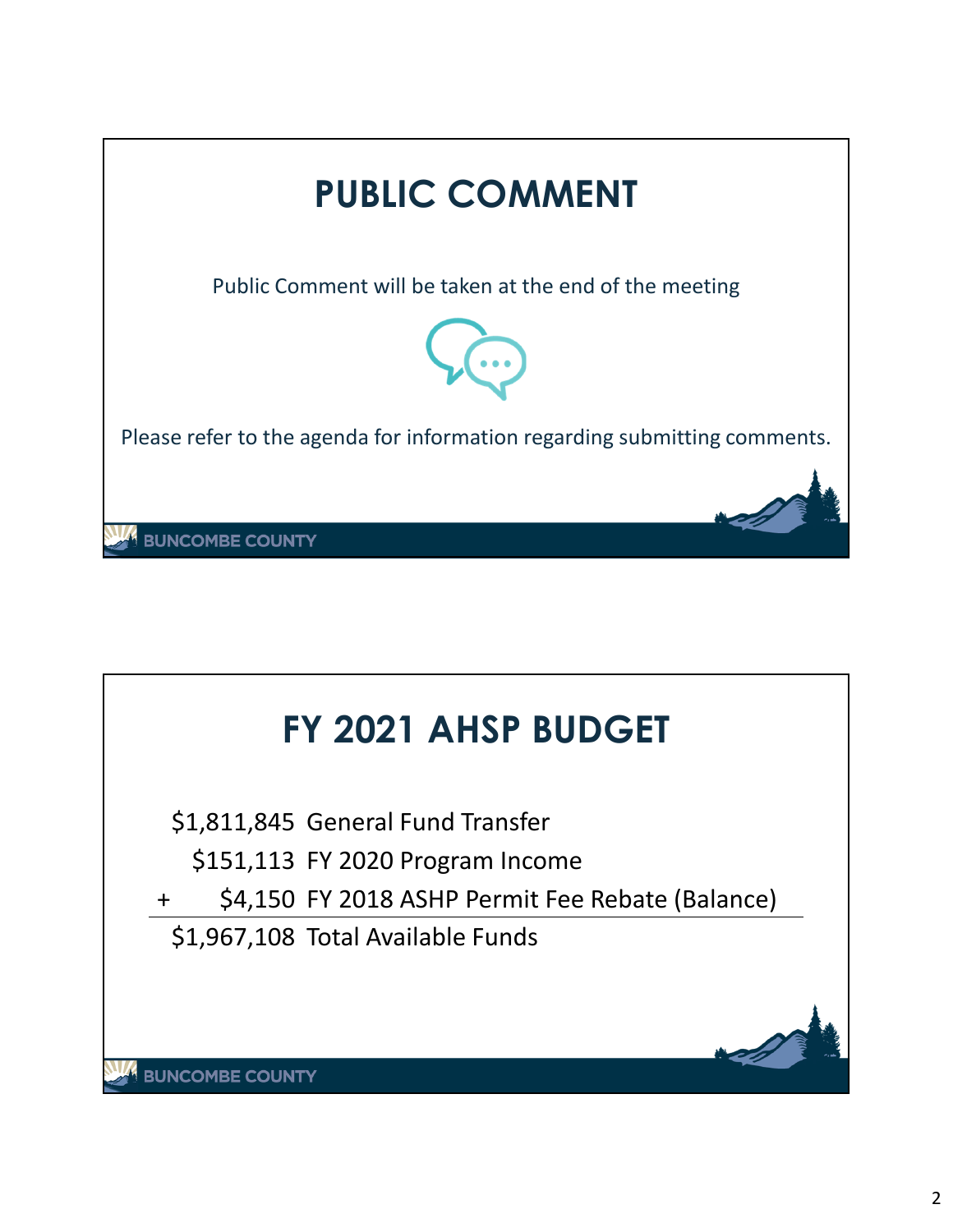

# **AHSP BUDGET V. ELIGIBLE REQUESTS** \$1,967,108 Total Available Funds -\$2,175,817 Total Eligible Requests (11 Applications) -\$208,709 Shortfall (Reduction Needed)**BUNCOMBE COUNTY**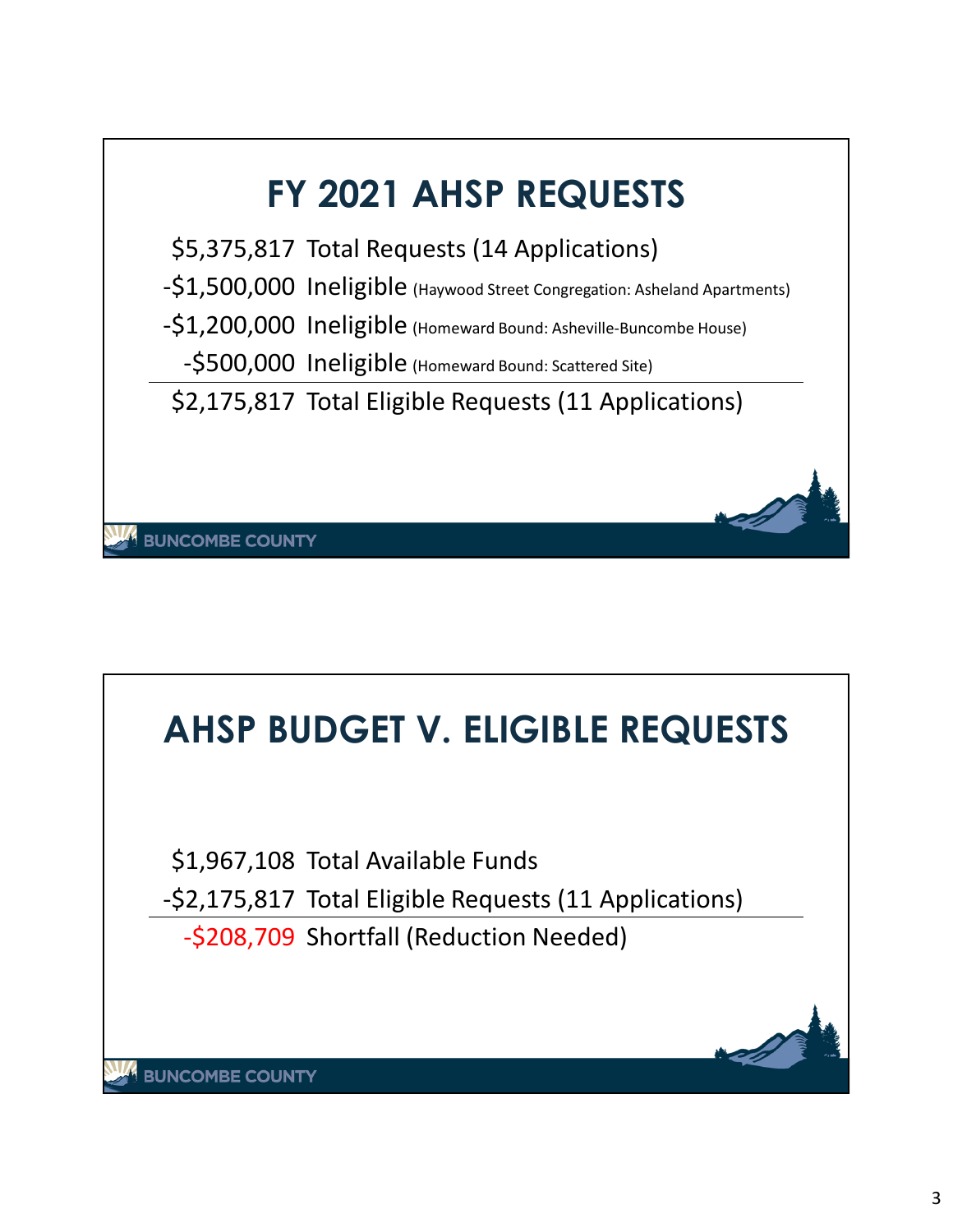

# **FY 2021 AHSP PRIORITIES**

- 1. Construction Loans for Multifamily Developments with Units for Sale
- 2. Construction Loans for Multifamily Developments with Units for Rent (w/LIHTC)
- 3. Construction Loans for Multifamily Developments with Units for Rent (w/o LIHTC)
- 4. Construction Loans for Single Family Units for Sale
- 5. Downpayment Assistance Program Loans
- 6. Tenant Based Rental Assistance Program Grants
- 7. Construction Grant Program Grants
- 8. Emergency Repair Program Grants
- 9. New Start Program Grants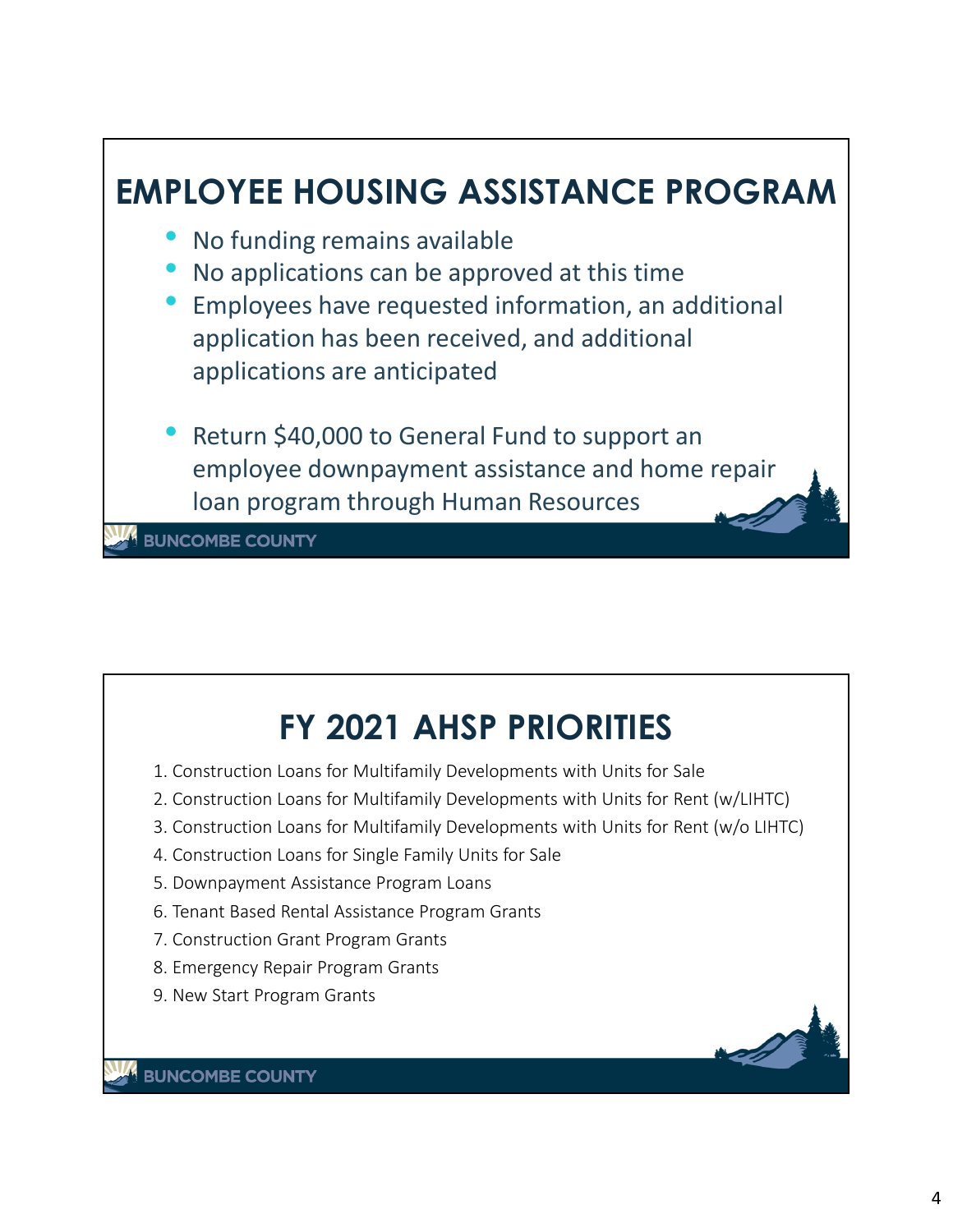#### **FY 2021 AHSP PRIORITIES & APPLICATIONS** 2. Construction Loans for Multifamily Developments with Units for Rent and Which Seek LIHTC Funding Workforce Homestead, Inc.: Jasper Apartments \$484,312 6. Tenant Based Rental Assistance Program Grants Eblen Charities Adult Housing Assistance \$300,000 Eliada Homes Rental Assistance for Young Adults \$10,050 Pisgah Legal Services Rental Assistance \$650,000 8. Emergency Repair Program Grants AAHH Emergency Repair Program: \$306,455 MHO Emergency Repair Program: \$300,000 9. New Start Program Grants Asheville-Buncombe Community Land Trust: \$25,000 CIMA PODER Emma Home Repair: \$25,000 Eliada Homes Pre-Construction Development: \$25,000 OnTrack Affordable Housing Stability and Homeownership Program: \$25,000 Pisgah Legal Services Rental Assistance: \$25,000 **BUNCOMBE COUNTY**

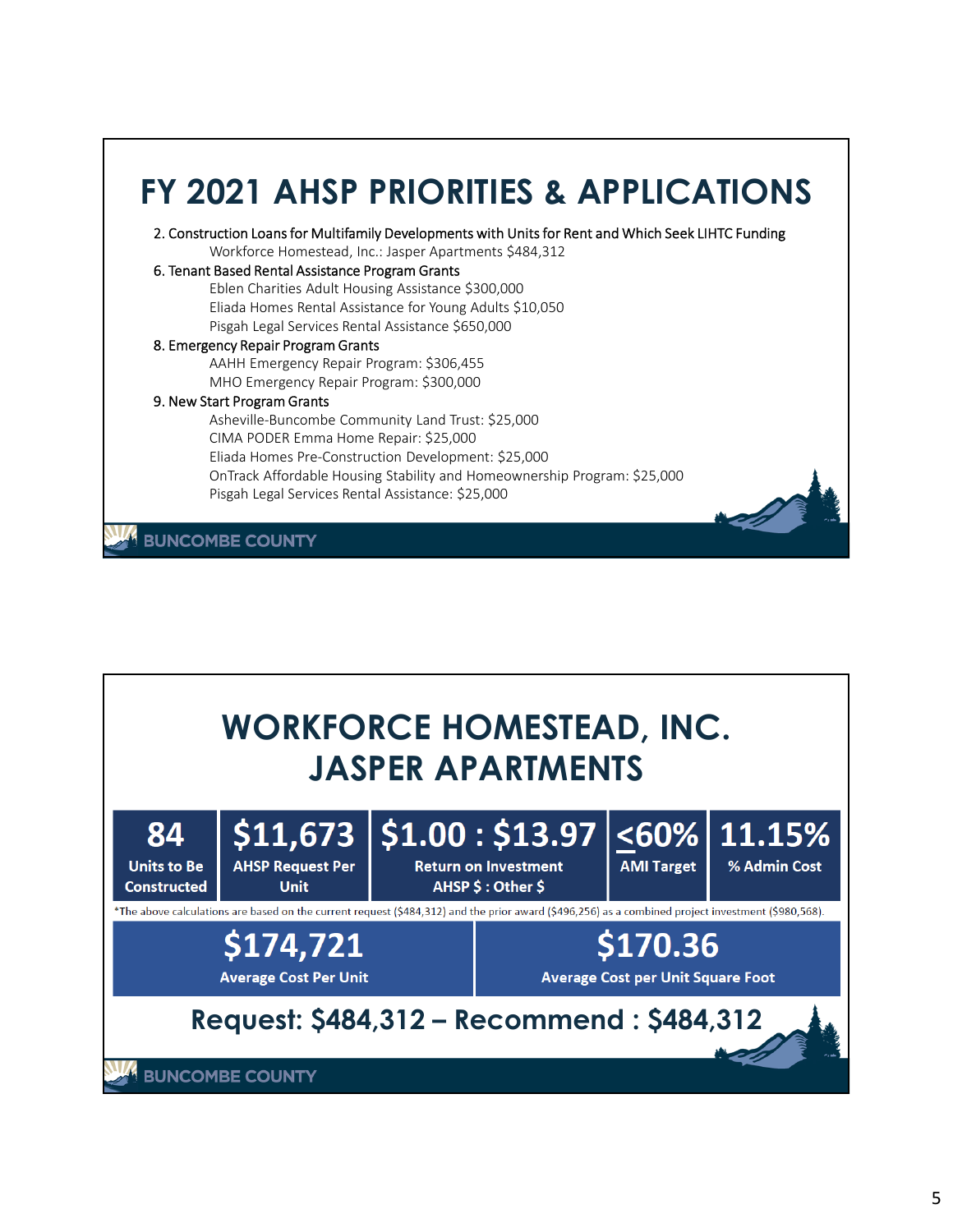# **WORKFORCE HOMESTEAD, INC. JASPER APARTMENTS**

Staff Recommendation:

- Reallocate prior FY 2020 AHSP award (\$496,256) in combination with FY 2021 AHSP award
- Accept the second lien position
- Accept the deferred interest request

**BUNCOMBE COUNTY** 

# **WORKFORCE HOMESTEAD, INC. JASPER APARTMENTS**

### Deferred interest language for contract:

Loan payments will be made on an annual basis as stated in the amortization schedule (Exhibit A). The net operating income will be provided and adhere to the requirements and specifications of the lender in the first position (North Carolina Housing Finance Agency). Should the borrower report a greater than a 1.15% Debt Coverage Ratio (DCR) in any given year, they will pay 100% of the amount of interest due in that year and any portion of unpaid prior interest from any year they did not achieve a greater than 1.15% DCR. The borrower has the ability to pay toward principal where they achieve more than the interest due once the outstanding interest has been paid, without incurring prepayment penalty. The proposed minimum interest payment will remain constant for the life of the loan, but the loan will reamortize on an annual basis. Any unpaid interest accumulated through the life of the loan will be due at the time of balloon payment.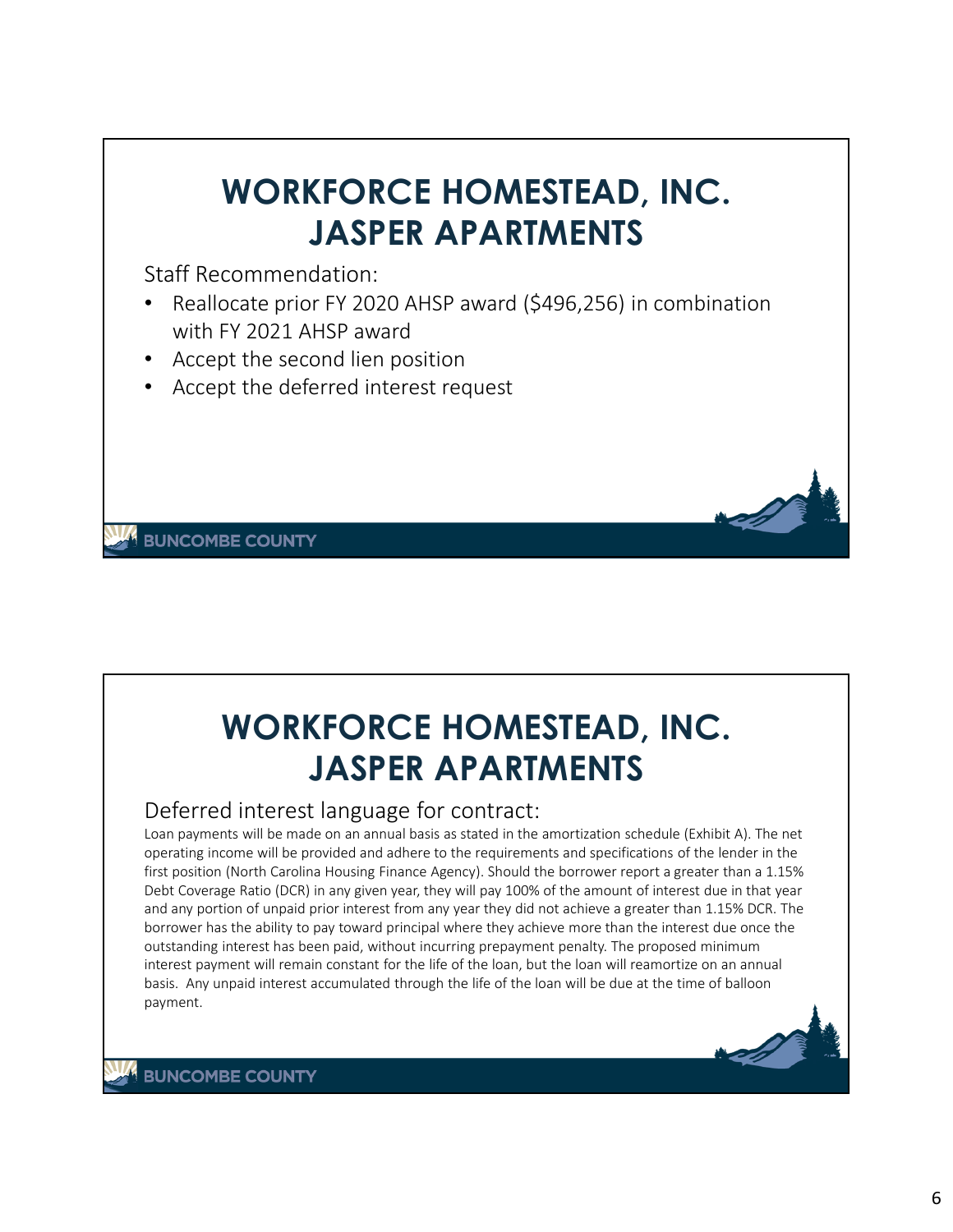|                        |                              |                  |                            | <b>Proposed</b>            |                            |
|------------------------|------------------------------|------------------|----------------------------|----------------------------|----------------------------|
|                        |                              |                  |                            | <b>Payments</b>            |                            |
| <b>WORKFORCE</b>       | Anticipated                  |                  |                            | <b>Schedule</b>            | <b>Balance of</b>          |
|                        | <b>Payment Payment Date</b>  |                  | Principal Interest Due     |                            | (Minimum) Interest Due     |
|                        | 1 12/1/2021                  | \$0.00           | \$41,702.68                | \$14,806.00                | \$26,896.68                |
| <b>HOMESTEAD,</b>      | 2 12/1/2022                  | \$0.00           | \$41,702.68                | \$16,167.00                | \$25,535.68                |
|                        | 3 12/1/2023                  | \$0.00           | \$41,702.68                | \$17,483.00                | \$24,219.68                |
| INC.                   | 4 12/1/2024                  | \$0.00           | \$41,702.68                | \$18,753.00                | \$22,949.68                |
|                        | 5 12/1/2025                  | \$0.00           | \$41,702.68                | \$19,972.00                | \$21,730.68                |
|                        | 6 12/1/2026                  | \$0.00           | \$41,702.68                | \$21,137.00                | \$20,565.68                |
| <b>JASPER</b>          | 7 12/1/2027                  | \$0.00           | \$41,702.68                | \$22,246.00                | \$19,456.68                |
|                        | 8 12/1/2028                  | \$0.00           | \$41,702.68                | \$23,293.00                | \$18,409.68                |
| <b>APARTMENTS</b>      | 9 12/1/2029                  | \$0.00           | \$41,702.68                | \$24,277.00                | \$17,425.68                |
|                        | 10 12/1/2030                 | \$0.00           | \$41,702.68                | \$25,191.00                | \$16,511.68                |
|                        | 11 12/1/2031<br>12 12/1/2032 | \$0.00<br>\$0.00 | \$41,702.68<br>\$41,702.68 | \$26,034.00<br>\$26,799.00 | \$15,668.68<br>\$14,903.68 |
| Deferred interest      | 13 12/1/2033                 | \$0.00           | \$41,702.68                | \$27,484.00                | \$14,218.68                |
|                        | 14 12/1/2034                 | \$0.00           | \$41,702.68                | \$28,082.00                | \$13,620.68                |
| amortization schedule: | 15 12/1/2035                 | \$0.00           | \$41,702.68                | \$28,590.00                | \$13,112.68                |
|                        | 16 12/1/2036                 | \$0.00           | \$41,702.68                | \$29,003.00                | \$12,699.68                |
|                        | 17 12/1/2037                 | \$0.00           | \$41,702.68                | \$29,315.00                | \$12,387.68                |
|                        | 18 12/1/2038                 | \$0.00           | \$41,702.68                | \$29,520.00                | \$12,182.68                |
|                        | 19 12/1/2039                 | \$0.00           | \$41,702.68                | \$29,614.00                | \$12,088.68                |
|                        | 20 12/1/2040                 | \$980,568.00     | \$41,702.68                | \$29,591.00                | \$12,111.68                |
| <b>BUNCOMBE COUNTY</b> | Total                        | \$980,568.00     | \$834,053.60               | \$487,357.00               | \$346,696.60               |

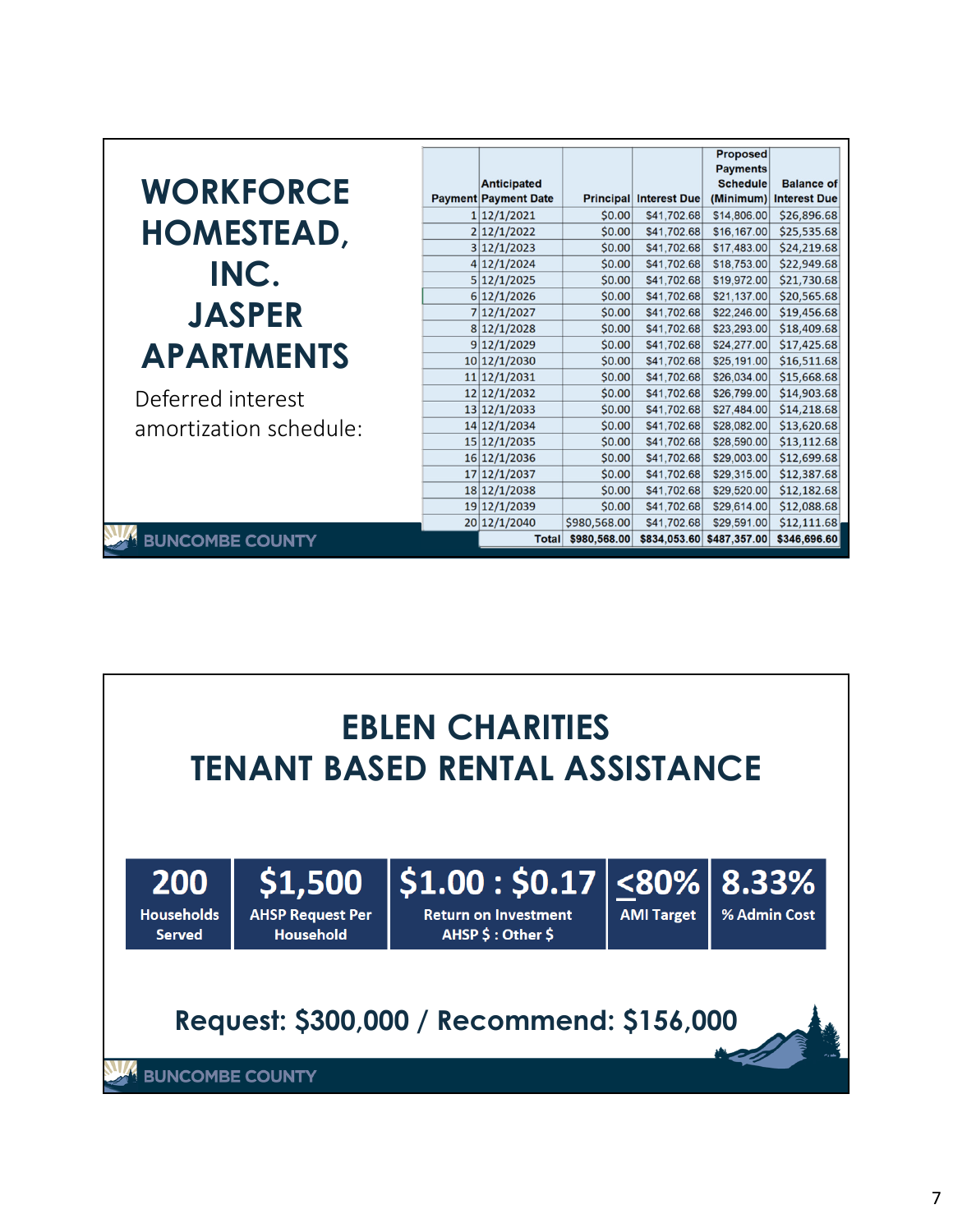

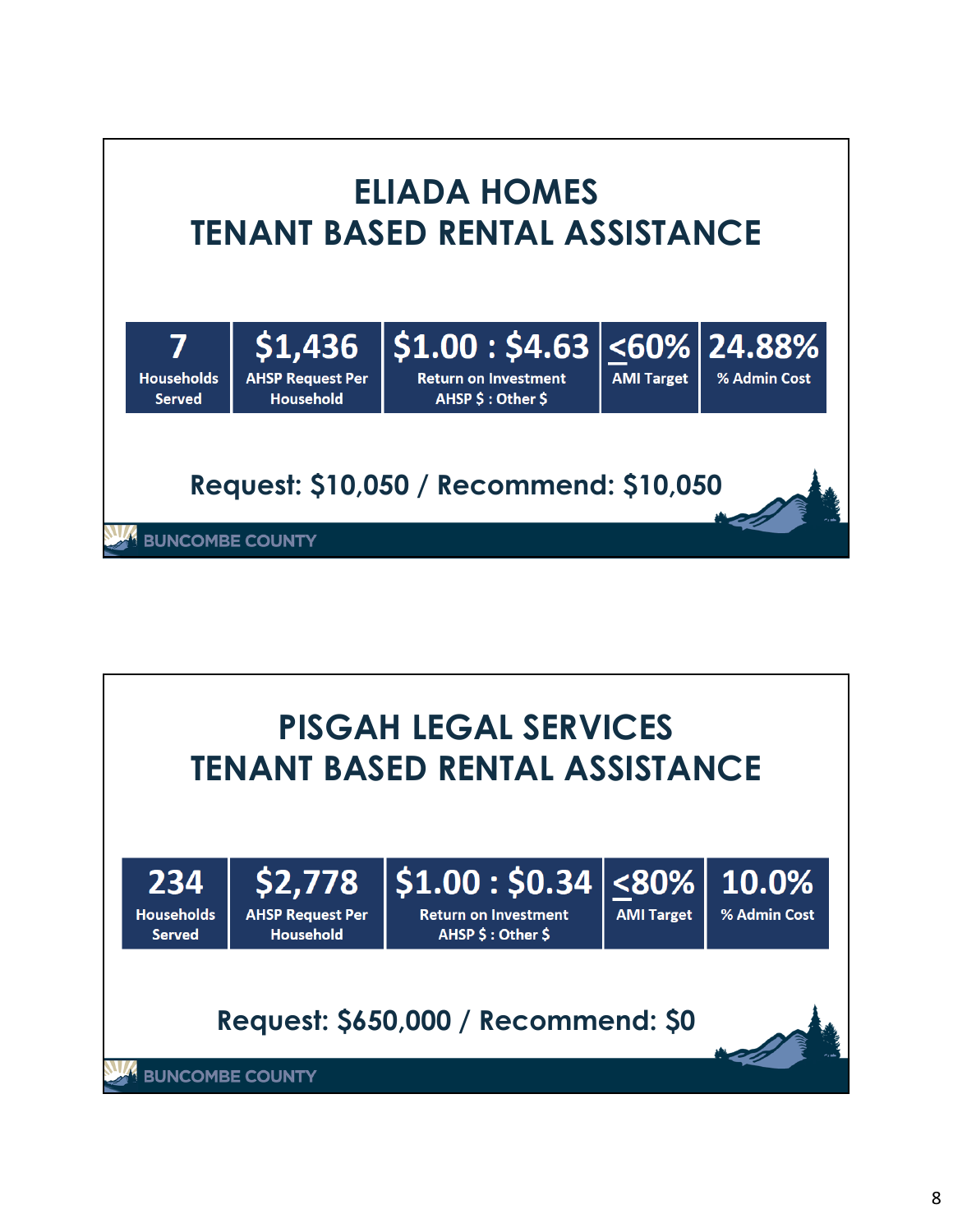

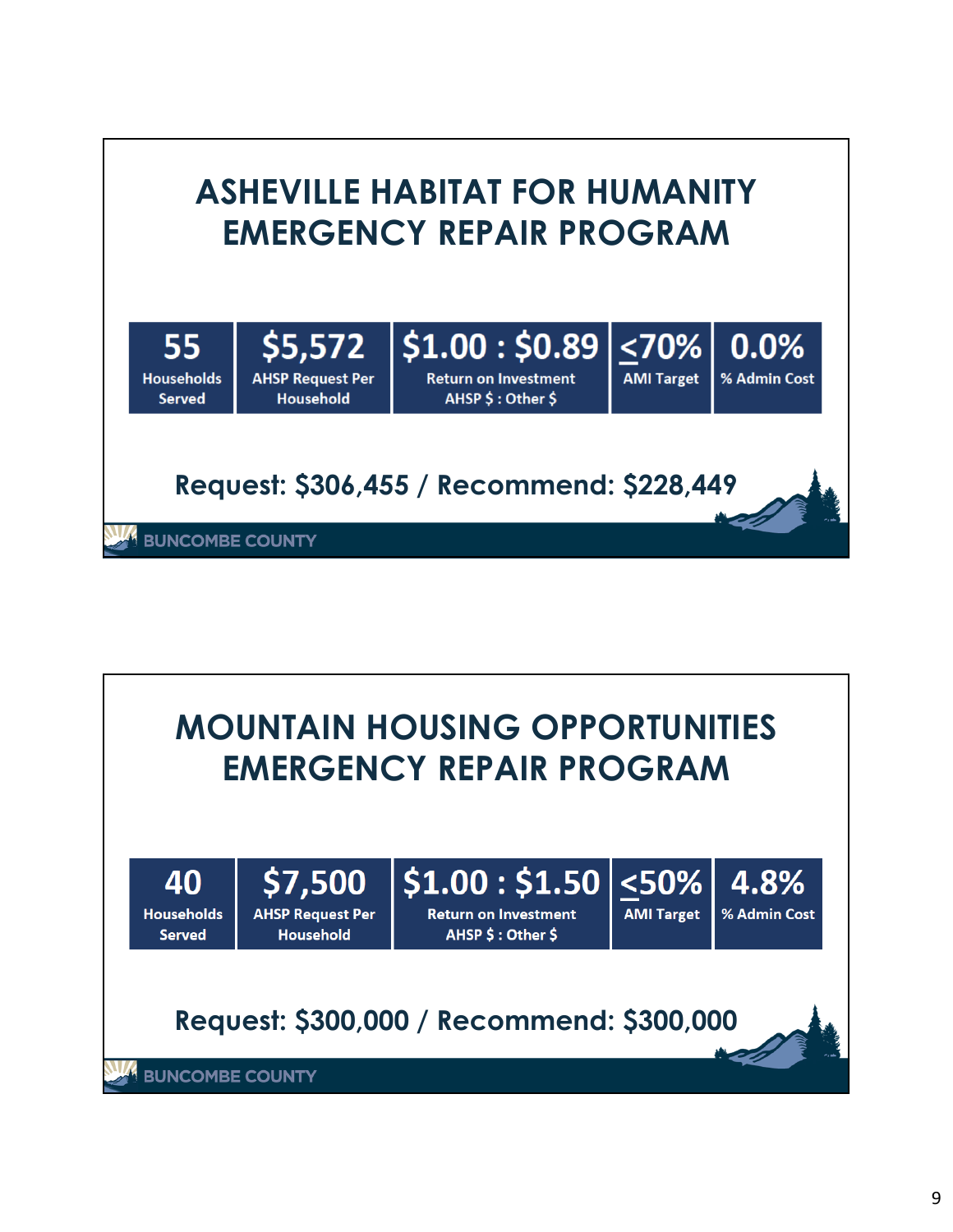

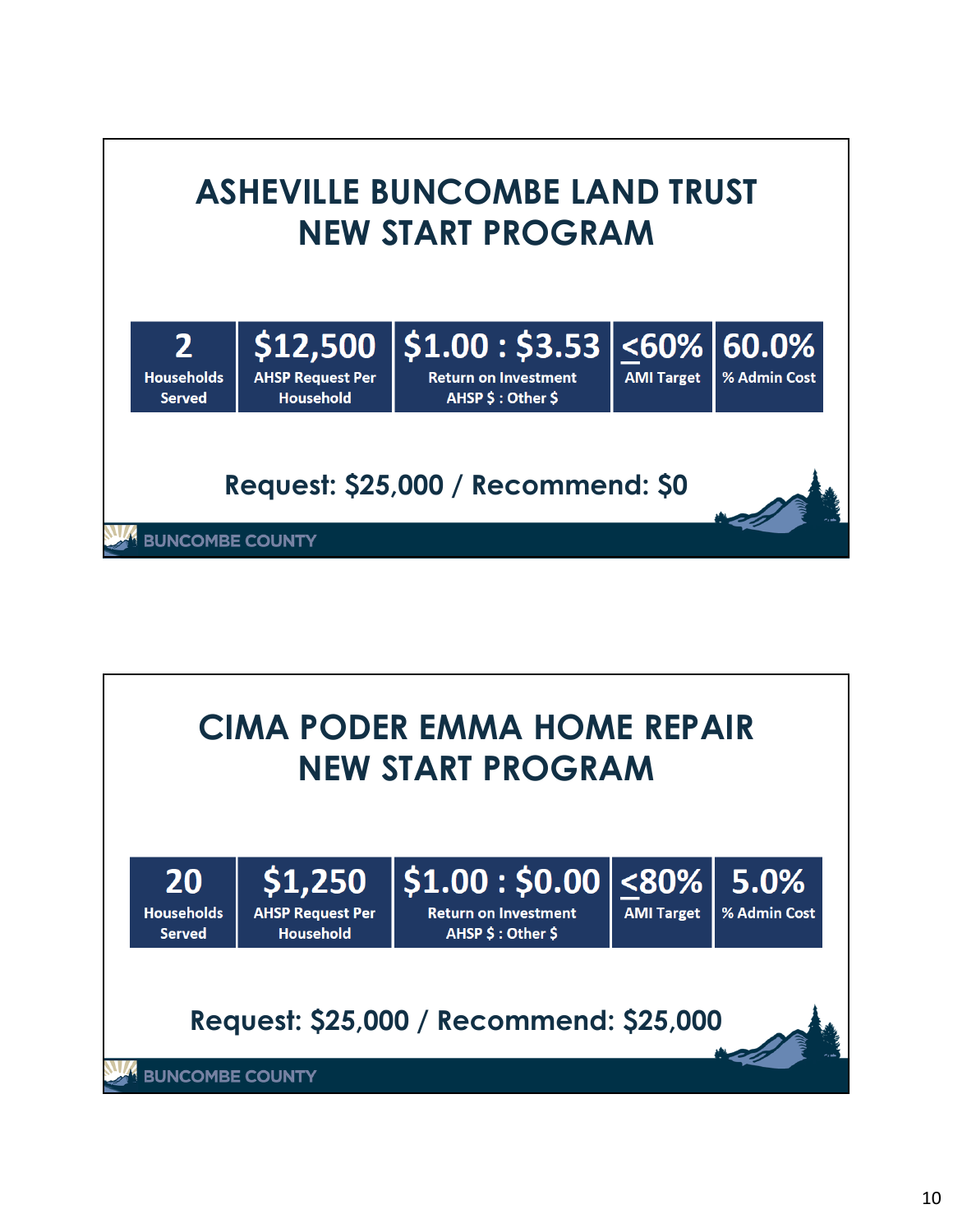

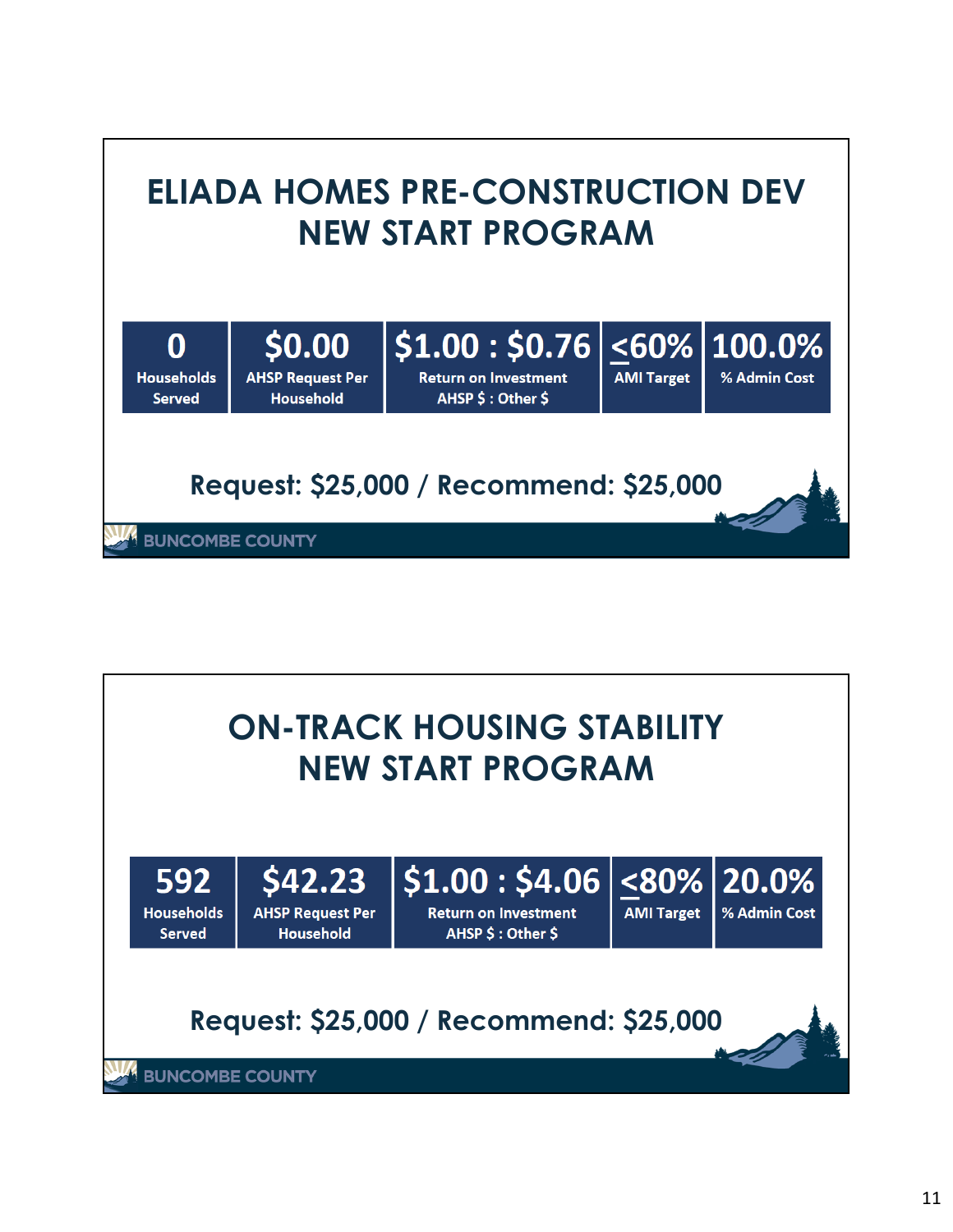#### **PISGAH LEGAL SERVICES TBRA NEW START PROGRAM**  $|$1.00: $0.00|\leq80\%$ \$106.84 100.0% 234 % Admin Cost **AMI Target Households AHSP Request Per Return on Investment Served** Household AHSP \$: Other \$

### **Request: \$25,000 / Recommend: \$0**

| Project                                 |               | Requested Recommended |
|-----------------------------------------|---------------|-----------------------|
| WH, Inc.: Jasper Apartments             | \$484,312     | \$484,312             |
| Eblen: Rental Assistance, Adults        | \$300,000     | \$156,000             |
| Eliada: Rental Assistance, Young Adults | \$10,050      | \$10,050              |
| Pisgah Legal: Rental Assistance         | \$650,000     | \$0                   |
| Habitat: Emer. Repair                   | \$306,455     | \$228,449             |
| Mountain Housing: Emer. Repair          | \$300,000     | \$300,000             |
| Land Trust: Part-Time Position          | \$25,000      | \$0                   |
| CIMA: PODER Emma Emer. Repair           | \$25,000      | \$25,000              |
| Eliada: Pre-Construction                | \$25,000      | \$25,000              |
| On Track: Stability/Ownership           | \$25,000      | \$25,000              |
| Pisgah Legal: Rental Assistance         | \$25,000      | \$0                   |
| BC: Human Resources Employee Assist.    | \$40,000      | \$40,000              |
| Total                                   | \$2,215,817   | \$1,293,811           |
| <b>Available Funds</b>                  | $-$1,967,108$ | $-$1,967,108$         |
| Shortfall/Balance                       | $-$ \$248,709 | \$673,297             |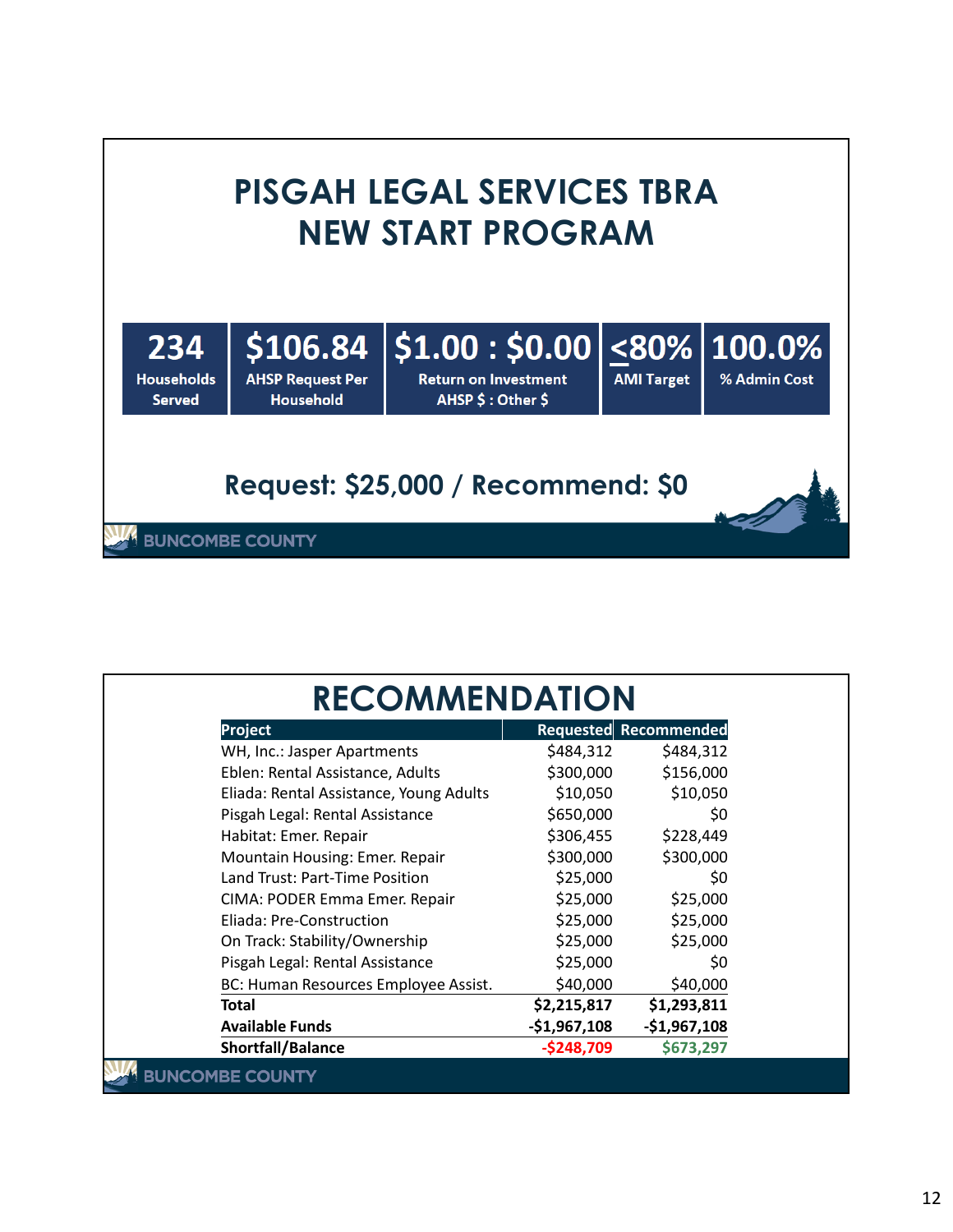| <b>RECOMMENDATION</b>       |                         |  |  |  |
|-----------------------------|-------------------------|--|--|--|
| <b>FY 21 Recommendation</b> | <b>FY 20 Allocation</b> |  |  |  |
| \$484,312                   | \$792,590               |  |  |  |
| \$166,050                   | \$29,385                |  |  |  |
| \$528,449                   | \$231,533               |  |  |  |
| \$0                         | \$45,584                |  |  |  |
| \$40,000                    | \$0                     |  |  |  |
| \$75,000                    | \$0                     |  |  |  |
| \$1,293,811                 | \$1,099,092             |  |  |  |
| $-$1,967,108$               | $-$1,099,092$           |  |  |  |
| \$673,297                   | S0                      |  |  |  |
|                             |                         |  |  |  |

#### **BUNCOMBE COUNTY**

### **BASE REQUIREMENTS FOR ALL RECIPIENTS\***

#### **Construction**

- Require groundbreaking on or before August 30, 2021
- Require first reimbursement request on or before March 2, 2022
- A missed deadline is grounds for contract termination

#### **All Other Programs**

- Activities must take place outside the limits of the City of Asheville
- Projects must complete expenditures and request reimbursement on or before August 30, 2021
- Any unexpended/unrequested funds as of August 30, 2021 are considered rescinded

\*To be specified in contracts in addition to standard terms and conditions, FY 2021 AHSP applicable program guidance, project scope, and specifics (Target AMI, unit mix, etc.)